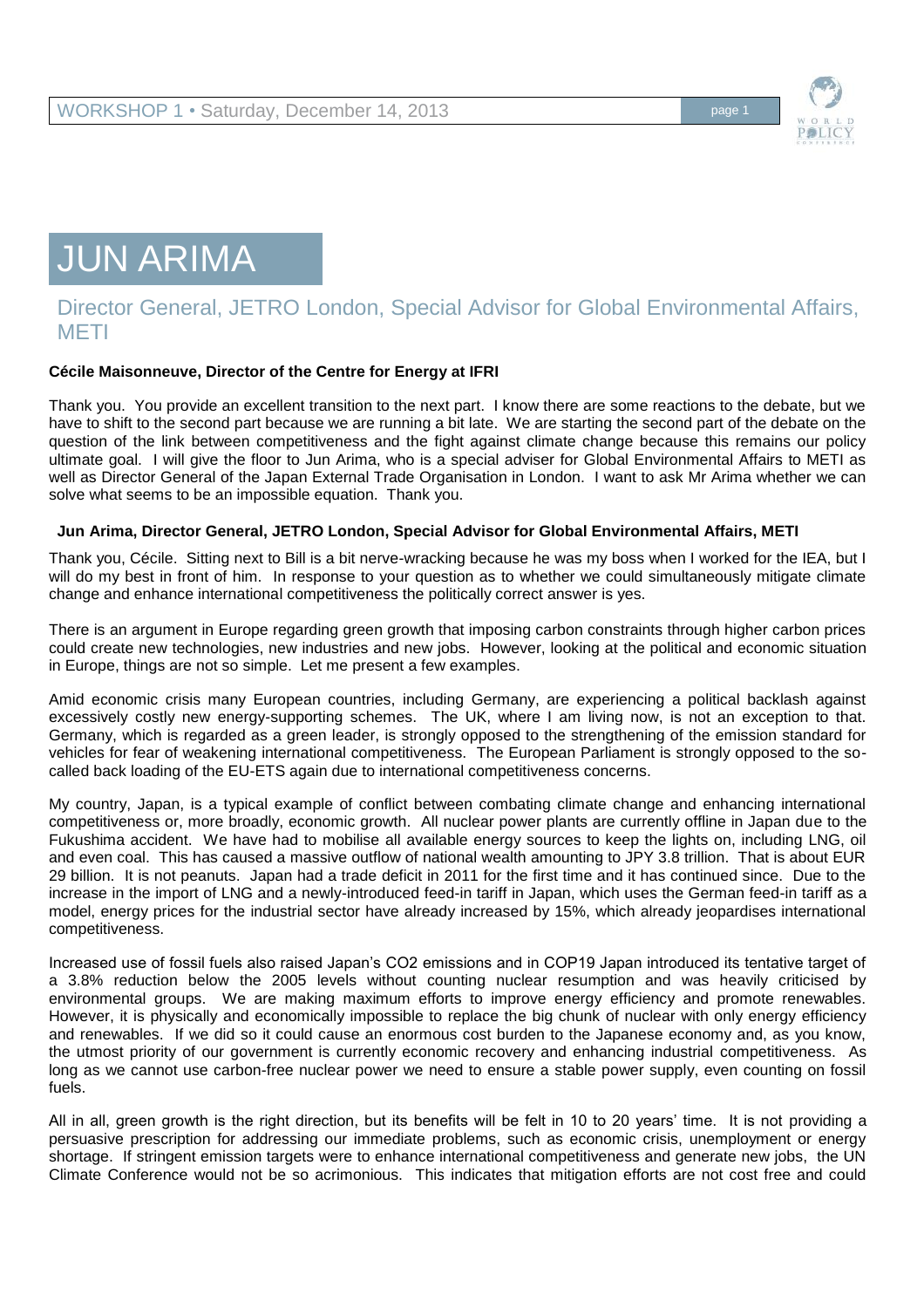

stymie economic growth, at least for the time being. We therefore need to face this political and economic reality. Without solid economic growth, any green policies will not be sustainable.

Should we then sacrifice mitigation efforts for the sake of industrial competitiveness? Of course we should not. Global warming would eventually cause significant cost to current and future generations. However, policies driven only by climate change mitigation will probably not be sustainable. Other policy objectives, such as economic growth, energy security or even air pollution control, with the co-benefit of mitigation, may be more durable. In this context the IEA's "redrawing the energy climate map" is thought-provoking. It has proposed 4-for-2°C scenarios with four policy measures keeping the door open to 2°C scenarios through to 2020 with no net economic cost. These four policies are adopting specific energy efficiency measures, encouraging the construction and use of highly efficient coal power plants when coal-fired power is used, minimising methane emissions from upstream oil and gas production and accelerating the partial phasing out of subsidies to fossil fuel consumption.

Although 4-for-2 could keep the 2°C target alive, the IEA also argues that it is not sufficient. To achieve the 2°C target global greenhouse gas emissions need to be reduced by 78 gigatonnes through 2035. Could we then expect such a massive reduction from ongoing UN negotiations? As someone who has attended the COP negotiation more than 10 times, I would be rather pessimistic or cautious about that. Gigatonne gap analysis is useful as a yardstick, but once it comes to be used for international negotiation, it would lead to a battle over scarce carbon space, which would go nowhere in my opinion. WTO negotiations are in deadlock, although they could eventually result in the plus sum for participating parties. It is not surprising that the UN is not likely to achieve a grandiose outcome since it is aiming at minus sums.

A future international regime would not be a single agreement where the UN is functioning as a global government. In my opinion it is more likely to be a multi-layered or fragmented system composed of the UN system, regional, plurilateral, bilateral and sectoral frameworks. A UN framework is likely to be a so-called pledge and review system of nationally determined commitment, not Kyoto-type top- down regime. Regarding international competitiveness, sectoral arrangements provide interesting insights in the field of international maritime and air transport in addressing climate change mitigation engaging both developed and developing countries. Likewise, in the fields of iron, steel, cement and aluminium international industry associations are tackling climate change with the participation of companies in both developed and developing countries.

Climate change is a global problem and we should therefore broaden our scope from domestic mitigation to global mitigation. It is meaningless to just focus on domestic mitigation, penalise domestic industries and drive them out of our countries. That is just simple carbon leakage. Disseminating clean and efficient technologies to developing countries is compatible with retaining international competitiveness. A recent agreement between Japan and Turkey on a nuclear project is such an example. If Japan's most efficient super-critical thermal technologies are deployed in the coal-fired power plants in US, India and China, that could reduce 1.3 gigatonnes of CO2, almost equal to Japan's entire emissions.

Climate change is also a longer-term challenge with a perspective of 50 years or 100 years, so we should liberate ourselves from a shorter-term mindset which only focuses on midterm national targets and timetables. If we are really serious about climate change mitigation, more attention should be paid to technologies. The ongoing UN negotiations are just focusing on such issues as the transfer of existing technologies and IPRs. A long-term solution rests on a research and development of truly innovative technologies ranging from CCS to batteries to fusion to artificial photosynthesis and space photovoltaics and so on. Spending money on such strategic R&D could be far more effective in some cases in terms of international competitiveness and economic growth than pouring enormous subsidies to existing renewable energy technologies. In a future framework, a nationally determined commitment could include not only mitigation targets or actions but also technology development targets. There is a strong case for international cooperation for developing such innovative technologies outside of the UN.

To conclude, we could simultaneously address climate change and international competitiveness, but we need a smarter approach to do so, as well as a broader scope that features not only domestic but also global mitigation and a longer-term horizon with innovation. Thank you very much.